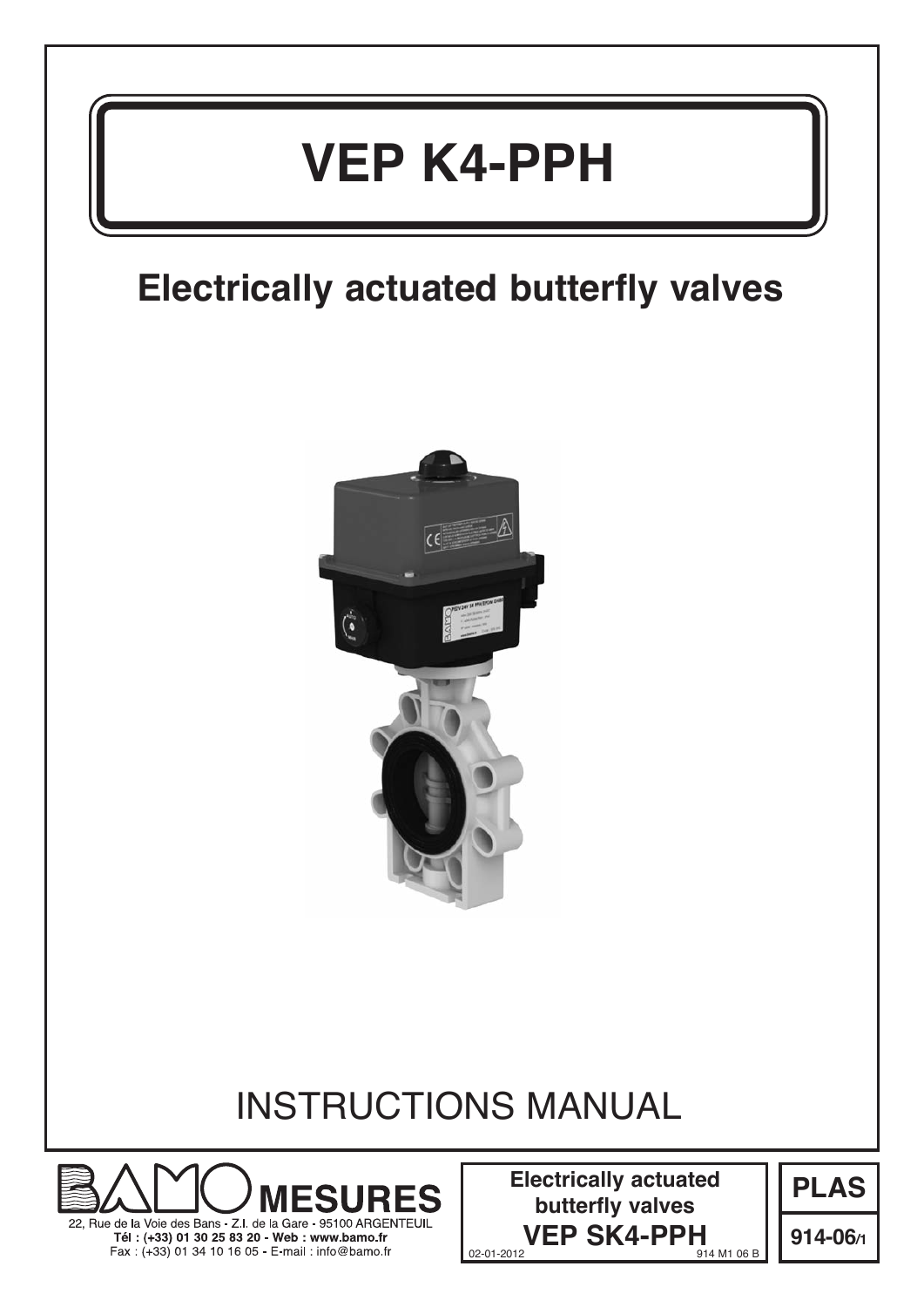# **DESCRIPTION**

Electric actuators are designed for controlling quarter turn plastic valves. For any other purpose, please report to us before start up; we may not be responsible of troubles due to other applications.

# **1. Fitting on the pipe line**

### **1.1. Precautions**

Before fitting the valve, it is necessary to verify the chemical compatibility between all the elements (fluid vs. body, seals, seating joints).

#### **1.2. Assembly**

Respect common precautions for the assembly of all elements together. All parts should correspond in dimensions, pressure & temperature limits.

## **2. Electric motor connections**

#### **2.1. Precautions**

- Fitting, connections, initial start-up and maintenance operations must be done by trained technicians. All European and local rules for electric devices and systems must be respected.
- Follow the recommendations step by step as per following texts, otherwise a correct operation is not warranted.
- Check if the power supply input corresponds to the main power available on site (tag on the electric actuator)
- Do not fit the actuator head down.
- Do not fit the actuator at less than 30 cm from electromagnetic disturbance source.
- Do not wire several actuators on one reversing switch without lines separation

#### **- Shut off the main power supply before any operation such as:**

- **Opening the cover**
- **Unlocking the clutch**
- **Manual operating for emergency or maintenance**
- The engine was tested on bench before shipment. Limit switches are adjusted for a rotation of 90° (you may not have to modify this).
- Verify before mounting, the free rotation in place of manual handle (emergency manual override).
- The complete electric actuator is protection class IP65 and no need a specific maintenance.

#### **- An electric protection must be install (circuit-breaker, etc.) according to the engine power.**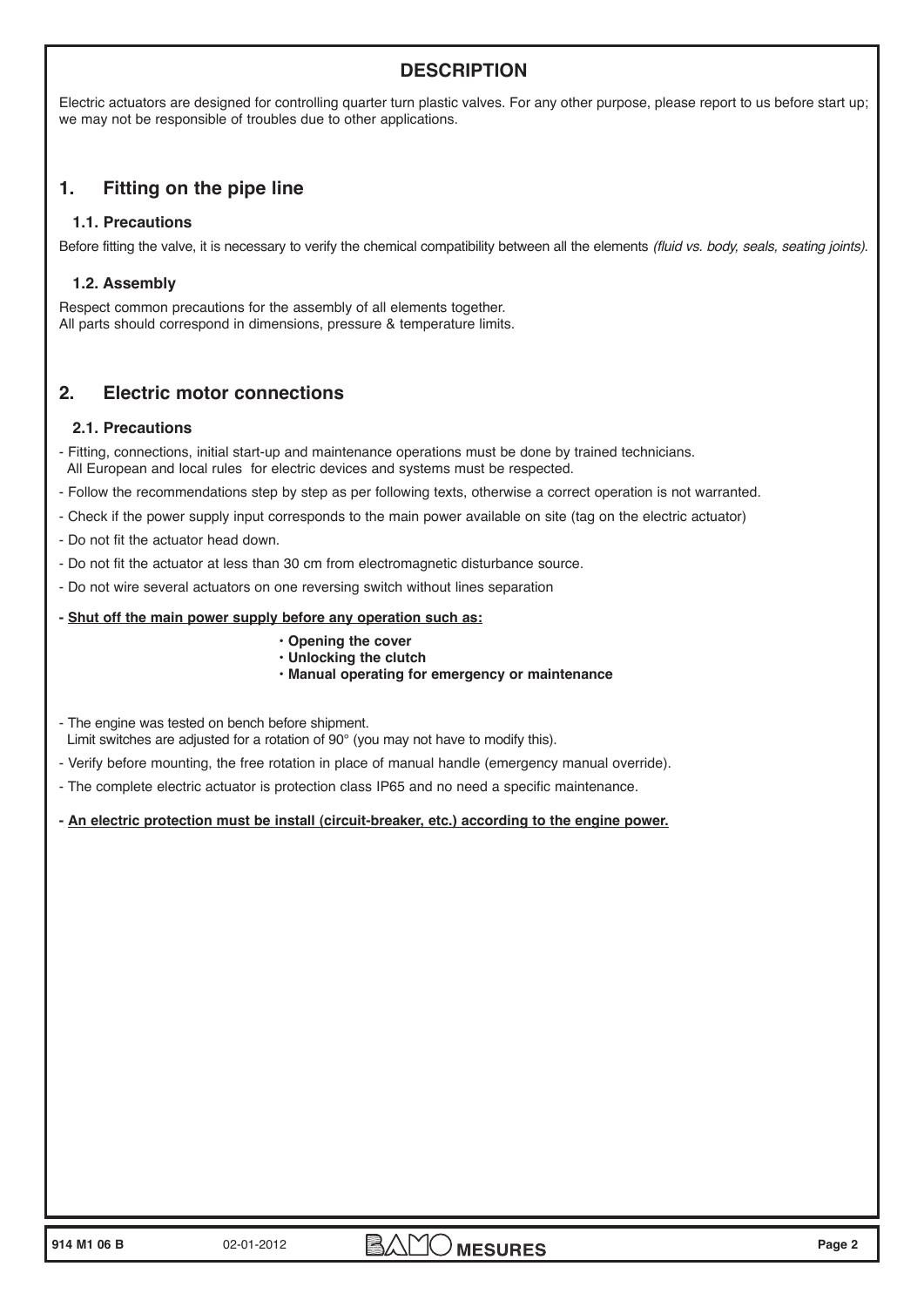## **2.2. Wiring and connecting automatism and power circuits**

**•** Connection to earth (ground) is an obligation over 42 V voltage (today standards).

#### **ND65 to ND100**

**•** 3 Wires+Ground DIN436560 connector



#### **ND150 to ND200**

- **•** Connect to the earth throught the exterior bolt M5 located under the cable gland. (It is also possible to connect the actuator to earth inside the actuator throught the bolt M3 next to the terminal strip)
- **•** Unscrew the left cable gland and insert the cable.
- **•** Connect the wires to the terminal strip in accordance with the required control mode.







Put a lacing cord around the wires and re-tighten the cable gland.

## **Alternative current:**

- Connect the earth (yellow/green wire) to TP/PE
- Connect Neutral in 1
- Connect opening signal wire to 2
- Connect closing signal wire to 3

#### **Direct current:**

- Connect 1 and 2 to the relay (or double reversing switch) necessary for a good direct current working.
- Make a shunt between 2 and 3

The earth connection is not necessary in low voltage. Switch the connection if open close functions are not good.

#### **2.3. Limit switches** (See §5. Wiring diagram)

2 limit switches box are include in standard and they are set for a 90° rotation.

#### **DN65 to ND100:**

- **•** Remove the manual emergency override or visual position indicator
- **•** Remove the cover by unscrew the 4 screw
- **•** Loosen the ISO M20 gland to reeve the wire (ISO M20 gland is useful for 5.5 to 12 mm cable)

**Now with the cover remove and the ISO M20 gland loosen you can plug the wires like this:**

| FC1             | Connect 4 and 8, NC operation |
|-----------------|-------------------------------|
|                 | Connect 4 and 5, NO operation |
| FC <sub>2</sub> | Connect 6 and 9, NC operation |
|                 | Connect 6 and 7, NO operation |

- For re-assembling the actuator make this operation in the reverse order

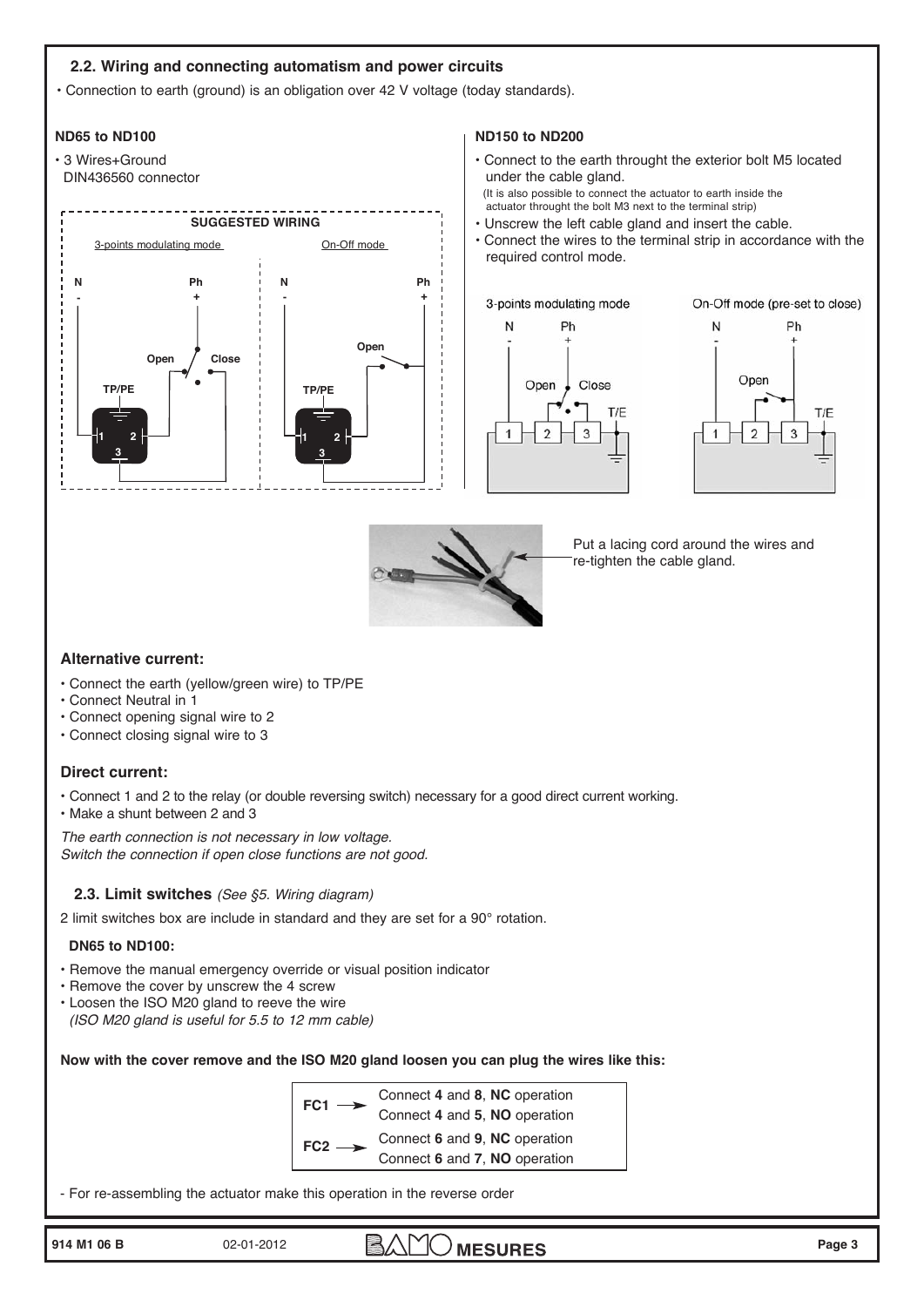#### **ND150 to ND200**

Our actuators are equipped with two simple limit switch contacts normally set in their open position (NO). As per factory setting, the white cam is used to detect the open position (FC1) and the black cam is used to detect the closed position (FC2). This feedback system accepts voltages between 24 V and 240 V AC/DC.

- Unscrew the right cable gland and insert the cable.
- Remove 25mm of the cable sheath and strip each wire by 8mm.
- Connect the wires to the terminal strip in accordance with the diagram beside.
- Tighten the cable gland.



## **3. Emergency manual override**

The priority functioning mode of this actuator is electric. Be sure than the power supply is switched off before using the manual override.

#### **ND65 to ND100**

- Turn the knob to position **MAN** (counter-clockwise) and hold it in position.
- Turn the outgoing drive shaft of the actuator with the help of an adjusting spanner.
- In order to re-engage the reduction, release the knob (spring return).



#### **ND150 to ND200**

Hand wheel emergency manual override

- No declutching is required
- The hand wheel has simply to be turned

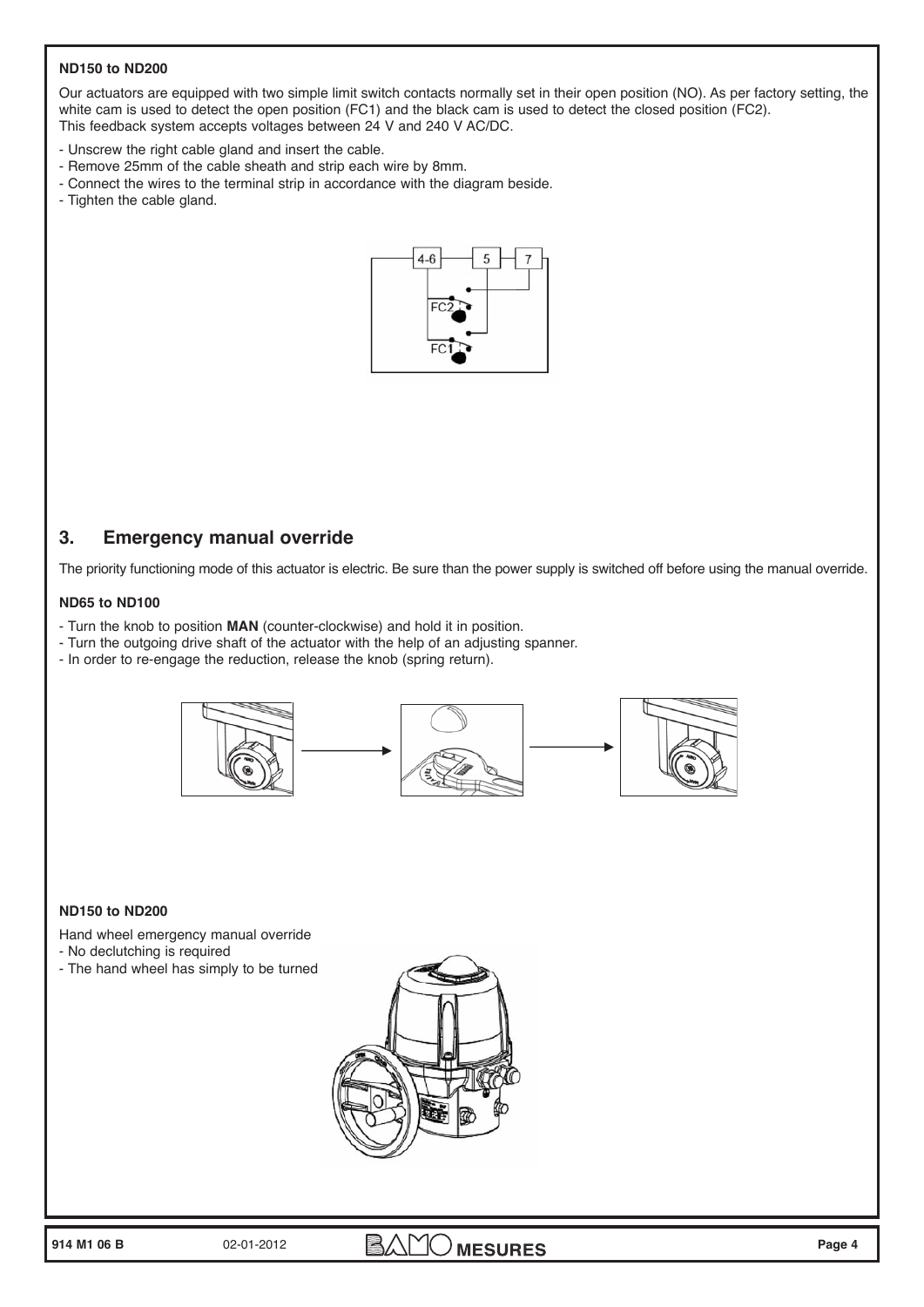# **4. Technical data**

## **ND65 to ND100**

Temperature:  $-10^{\circ}$ C to  $+55^{\circ}$ C Pollution degree: Class 2 Altitude: 0 to 2000m Operating time: around 10s Rotation angle: 90° Manual override: Out axle Voltage: 24V AC/DC Frequency: 50/60Hz Power: 15W or 45W Overvoltage category: Category II Torque limiter: Electric Duty rating: 30% Limit switches maximal voltage: 4V to 250V AC/DC Limit switches maximal current: 10mA to 5A max Electrical wiring: 1 ISO M20 gland, 1 DIN43650 3P+T connector

#### **ND150 to ND200**

IP Protection: IP67 Temperature:  $-20^{\circ}$ C to  $+55^{\circ}$ C Pollution degree: Class 2 Altitude: 0 to 2000m Operating time: 30s to 60s Rotation angle: 90° Manual override: Nanch Wanual override: Voltage: 24V AC/DC Frequency: 50/60Hz Power: 45W Overvoltage category: Category II Insulation motor class: Class B Torque limiter: Electric

Duty rating: 50% Limit switches maximal voltage: 250V AC/DC Limit switches maximal current: 5A max Electrical wiring: 2 ISO M20 gland Regulated heating resistor power: 10W Inrush current: 35A

IP Protection: IP65 (dusttight, water spraying ''flow < 12.5l/min'') Corrosion resistance (outdoor and indoor use): Plastic: PA6.6, ABS, raw material: 304L Stainless or steel + An treatment Hygrometry : < 81% to 31°C (88°F) with lineary decrease down to 50% at 40°C (according EN61010-1) 90V to 240V AC (90V to 350V DC) **Follow the voltage tag on the actuator !**

Corrosion resistance (outdoor and indoor use): Housing: Aluminium + EPOXY paint, Cover PA 6.6 V0, Drive: Steel + Zn Treatment, Axles and screws: Stainless steel Hygrometry :  $\leq 81\%$  to 31°C (88°F) with lineary decrease down to 50% at 40°C (according EN61010-1) 90V to 240V AC (90V to 350V DC)

**Follow the voltage tag on the actuator !**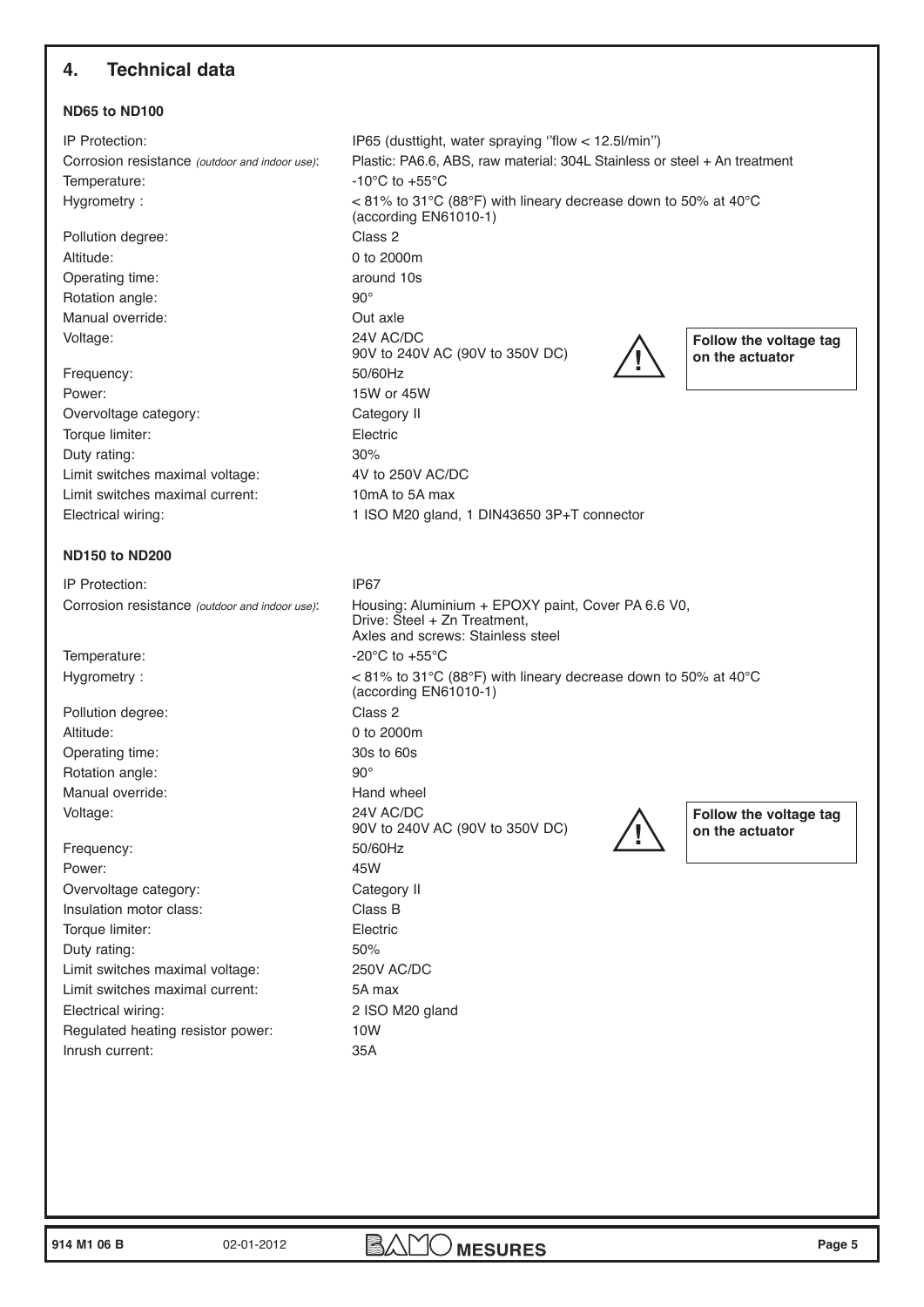

| Rep. | <b>Désignation</b>               | <b>Designation</b>               | <b>Bezeichnung</b>                                 |
|------|----------------------------------|----------------------------------|----------------------------------------------------|
| 1    | Indicateur visuel de position    | <b>Visual position indicator</b> | Stellungsanzeige                                   |
| 2    | <b>Capot ABS</b>                 | <b>ABS</b> cover                 | <b>ABS Haube</b>                                   |
| 3    | Vis inox                         | Stainless steel screws           | Edelstahl Schrauben                                |
| 4    | Bornier signal entrée / sortie   | Input / output terminal trip     | Anschlussklemmen des Signalgebers<br>/ Rückmeldung |
| 5    | <b>Carte d'alimentation</b>      | Power supply card                | Stromversorgung Karte                              |
| 6    | Plaque réducteur                 | Gear box plate                   | Getriebeplatte                                     |
| 7    | <b>Entraîneur</b>                | Shaft + sleeve                   | Antriebswelle                                      |
| 8    | Presse-étoupe ISO M20            | ISO M20 gland                    | PG Schrauben ISO M20                               |
| 9    | <b>Carter Nylon</b>              | Nylon housing                    | Gehäuse                                            |
| 10   | <b>Engrenages</b>                | Gears                            | Getriebe                                           |
| 11   | Ressort                          | Spring                           | Feder                                              |
| 12   | Bouton de débrayage              | Clutch knob                      | Schaltknopf                                        |
| 13   | Bornier fin de course auxiliaire | Aux. Limit switch terminal trip  | Zusätzlicher Endschalter                           |
| 14   | <b>Cames</b>                     | Cams                             | Nocken                                             |
| 15   | <b>Moteur</b>                    | Motor                            | <b>Motor</b>                                       |
| 16   | Connecteurs 3P+T (DIN436560)     | Connectors 3P+T (DIN436560)      | Gerätesteckdosen 3P+T (DIN436560)                  |

**914 M1 06 B** 02-01-2012 **BAMO MESURES** Page 6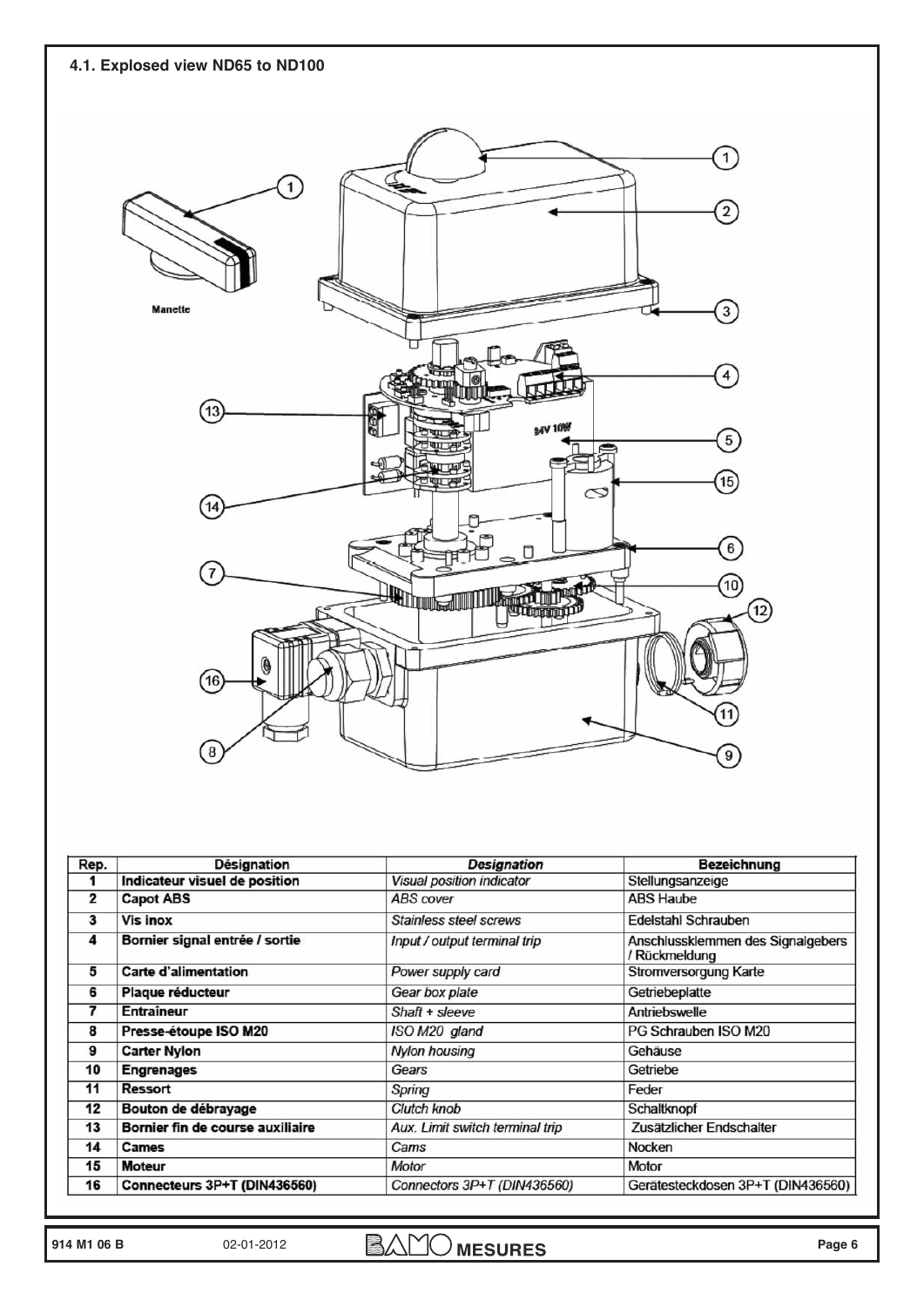

| $\cdots$                         | olumnooo oloof ooro wo          | саскат оставост                             |
|----------------------------------|---------------------------------|---------------------------------------------|
| <b>Moteur</b>                    | Motor                           | Motor                                       |
| Carte alimentation et commande   | Pilot and power supply card     | Steuerung und Stromversorgung Karte         |
| Plaque réducteur                 | Gear box plate                  | Getriebeplatte                              |
| Joint torique                    | O rina                          | O Ringdichtung                              |
| Réducteur                        | Gear box                        | Getriebe                                    |
| Volant                           | Hand wheel                      | Handrad                                     |
| Carter                           | Housing                         | Gehäuse                                     |
| Étiquette d'identification       | <b>Identification label</b>     | Identifizierungsetikett                     |
| Bornier fin de course auxiliaire | Auxiliary limit switch terminal | Zusätzlicher Endschalter Verbindung         |
| Cames                            | Cams                            | Nocken                                      |
| Bornier alimentation et commande | Pilot and power supply terminal | Steuerung und Stromversorgung<br>Verbindung |
| Presse-étoupe ISO M20            | ISO M20 gland                   | PG Schrauben ISO M20                        |
| Vis de terre                     | Earth screw                     | Erde Schraube                               |
| <b>Butées mécaniques</b>         | Mechanical end stops            | Mechanische Endhalterung                    |
|                                  |                                 |                                             |

**914 M1 06 B** 02-01-2012 **BAMO** MESURES Page 7